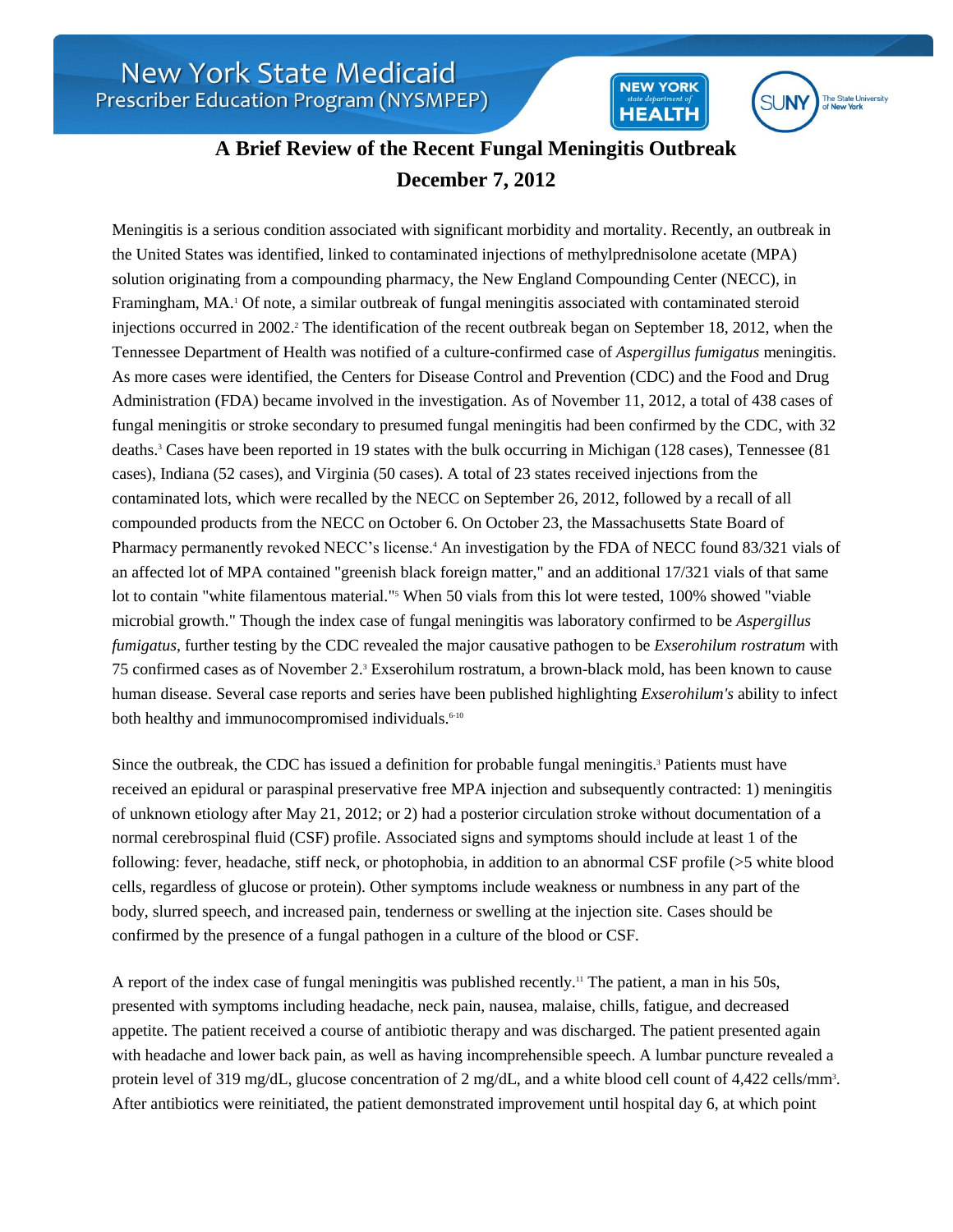



increased somnolence, staring spells, and a transient right facial droop were observed. Liposomal amphotericin B was then added. Cultures of CSF were reported to contain *Aspergillus fumigatus* the following day, and voriconazole was initiated. On hospital day 11, the patient became unresponsive with seizure activity and was intubated and started on mechanical ventilation. Intraventricular hemorrhage, subarachnoid hemorrhage, and worsening hydrocephalus were detected by computerized tomography, and cerebral angiographic imaging suggested a mycotic aneurysm. On day 15, magnetic resonance imaging exposed additional cerebellar and cerebral infarcts. Life support was removed and the patient expired on hospital day 22. Another case report of a patient who received a contaminated MPA injection details a similar disease course, resulting in death on hospital day  $10.^{12}$ 

Per the CDC, the greatest risk of contracting fungal meningitis is within the first 6 weeks after injection of the contaminated product.<sup>3</sup> As the recall date for the affected lots was September 26, 2012, this period ended on November 7. However, there is potential for further cases to develop. A negative fungal culture or polymerase chain reaction based on a sample from the central nervous system (CNS) does not exclude infection. Empiric therapy should be initiated after the collection of a CSF sample for both fungal and other normal pathogens, including bacteria and viruses, based on the patient's etiology. It is important to note that the current outbreak of fungal meningitis in not contagious. Prophylactic treatment is not recommended in patients without symptoms who received an epidural or paraspinal injection. Clinicians have an option to conduct a lumbar puncture to check for evidence of meningitis.

In response to the outbreak, the CDC issued interim treatment guidance for CNS infections associated with the injection of tainted MPA.<sup>3</sup> The recommended therapy for fungal meningitis is voriconazole, possibly with the addition of liposomal amphotericin B depending on severity and patient response. This recommendation coincides with the Infectious Diseases Society of America (IDSA) guidelines for the treatment of aspergillosis of the CNS.<sup>13</sup> Itraconazole or posaconazole may be used in patients unable to tolerate or refractory to voriconazole. There are few data supporting echinocandins (caspofungin, micafungin, anidulafungin) as single agents or in combination with voriconazole for aspergillosis infections of the CNS. Voriconazole is preferred because it is active against brown-black molds, *Aspergillus*, and has good penetration across the blood-brainbarrier, with concentrations approximately 50% of those found in plasma. In order to ensure adequate concentrations are reached, voriconazole should be administered at a dosage of 6 mg/kg every 12 hours, preferably by intravenous  $(IV)$  route.<sup>3</sup> Because voriconazole is metabolized through the liver, and there is significant interpatient variability, a trough level should be drawn 5 days after initiation of therapy and weekly thereafter, targeting a level of 2-5mcg/mL. Voriconazole is also available in a tablet formulation, and patients may be transitioned to this once they are clinically stable or improving. In patients who exhibit severe cases of fungal meningitis or are deteriorating despite antifungal therapy, providers should consider adding liposomal amphotericin B. The preferred formulation is AmBisome®, given at 5-6 mg/kg IV daily. Doses as high as 7.5 mg/kg daily may be considered in patients who are not improving. Intrathecal amphotericin B should be avoided. Prolonged therapy is likely necessary to fully cure the infection. A minimum of 3 months of therapy is recommended, and possibly longer in patients with underlying immunosuppression, more severe disease, or disease involving the bone.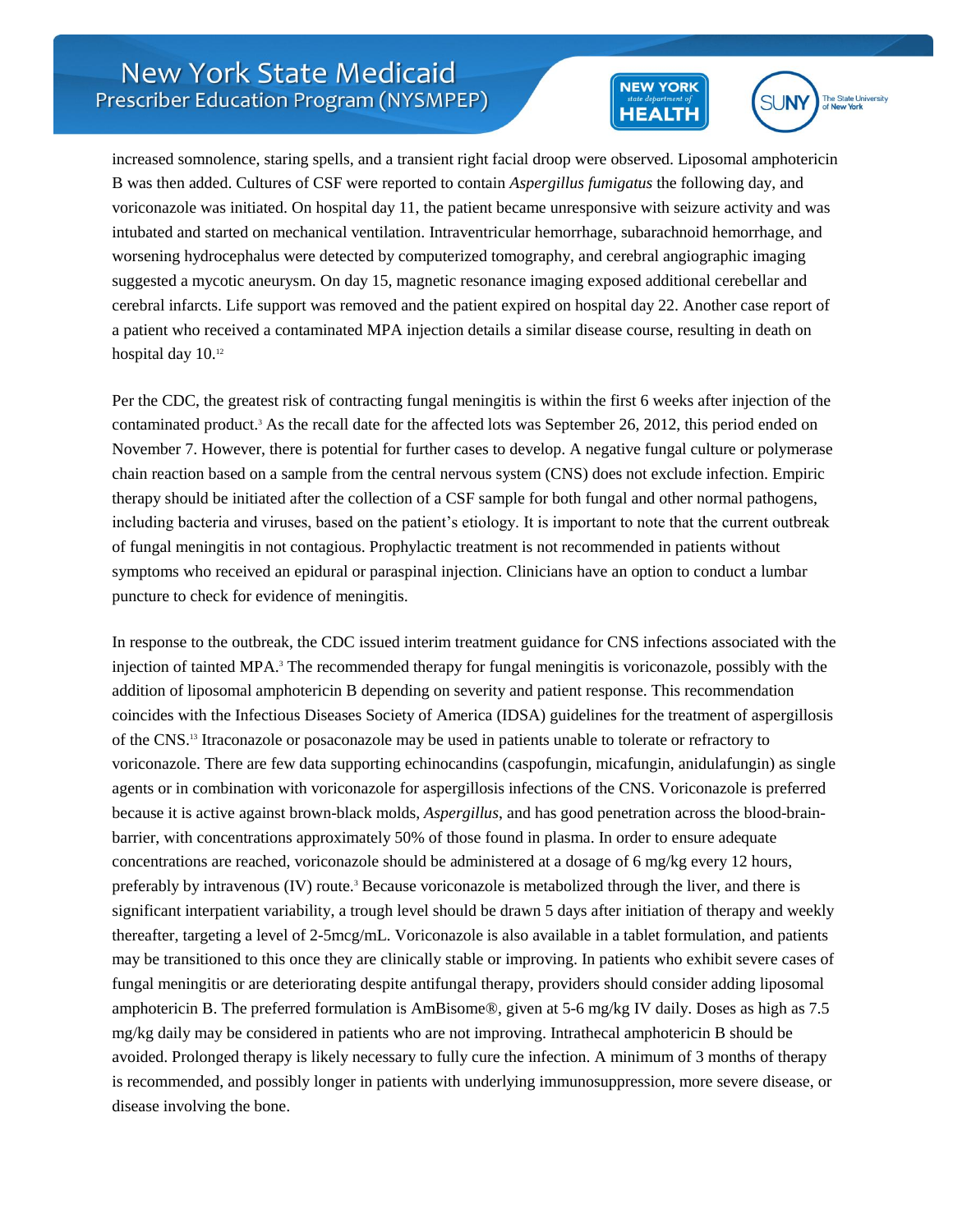



Adverse effects associated with voriconazole therapy include transient visual disturbances, hepatotoxicity (elevated alkaline phosphatase, serum bilirubin, and aminotransferase enzyme levels), rash, fever, chills, and headache.13,14 Voriconazole is a potent inhibitor and substrate of cytochrome P450 (CYP) enzymes, including CYP3A4, CYP2C9, and CYP2C19. Dose adjustments or alternatives may be necessary in patients taking drugs that are metabolized by or induce these enzymes. Adverse effects of amphotericin B include infusion-related reactions (fever, chills, nausea, vomiting, arthralgia, myalgia), dose-limiting nephrotoxicity (azotemia, elevated creatinine, potassium wasting, renal tubular acidosis), hypotension, diarrhea, and elevated liver enzymes.13,15

Regarding the 2002 outbreak of fungal meningitis, preservative free MPA injections from a compounding pharmacy led to cases of meningitis, resulting in 1 death.<sup>2</sup> The causative pathogen during this outbreak was found to be *Exophiala (Wangiella) dermatitidis*, a brown-black mold related to *E. rostratum*, which responded to treatment with voriconazole.<sup>16</sup> Cases from the outbreak in 2002 continued to appear over 6 months. Based on this precedent, the currently recommended treatment should be effective, though patients who received injections from the affected lots of MPA should continue to be vigilant for symptoms of meningitis.

The current outbreak of fungal meningitis associated with contaminated MPA injections from the NECC indicates the importance of maintain sterility when compounding injectable medications.<sup>17</sup> Patients who received injections from the 3 identified lots should continue to be vigilant for symptoms. It is imperative that providers begin antifungal treatment empirically in patients with probable fungal meningitis, and can optionally perform a lumbar puncture in patients without symptoms. Voriconazole is the treatment of choice, and liposomal amphotericin B may be added if needed. Though the compounded products have been recalled, cases may continue to appear through March of 2013.

## References:

- 1. Multistate outbreak of fungal infection associated with injection of methylprednisolone acetate solution from a single compounding pharmacy - United States, 2012. *MMWR. Morbidity and mortality weekly report*. Oct 19 2012;61:839-842.
- 2. Perfect JR. Iatrogenic Fungal Meningitis: Tragedy Repeated. *Annals of Internal Medicine*. 2012.
- 3. Multistate Fungal Meningitis Outbreak Investigation. *Centers for Disease Control and Prevention* 2012; [http://www.cdc.gov/hai/outbreaks/meningitis.html.](http://www.cdc.gov/hai/outbreaks/meningitis.html) Accessed November 11, 2012.
- 4. Remarks of Governor Deval L. Patrick. *Executive Office of Health and Human Services* 2012; [http://www.mass.gov/eohhs/docs/dph/quality/boards/necc/remark-governor-p....](http://www.mass.gov/eohhs/docs/dph/quality/boards/necc/remark-governor-patrick-10-23-12.rtf) Accessed November 11, 2012.
- 5. Multistate outbreak of fungal meningitis and other infections. *Food and Drug Administration* 2012; [http://www.fda.gov/Drugs/DrugSafety/FungalMeningitis/default.htm.](http://www.fda.gov/Drugs/DrugSafety/FungalMeningitis/default.htm) Accessed November 11, 2012.
- 6. Adam RD, Paquin ML, Petersen EA, et al. Phaeohyphomycosis caused by the fungal genera Bipolaris and Exserohilum. A report of 9 cases and review of the literature. *Medicine*. Jul 1986;65(4):203-217.
- 7. Anandi V, George JA, Thomas R, Brahmadathan KN, John TJ. Phaeohyphomycosis of the eye caused by Exserohilum rostratum in India. *Mycoses*. Nov-Dec 1991;34(11-12):489-491.